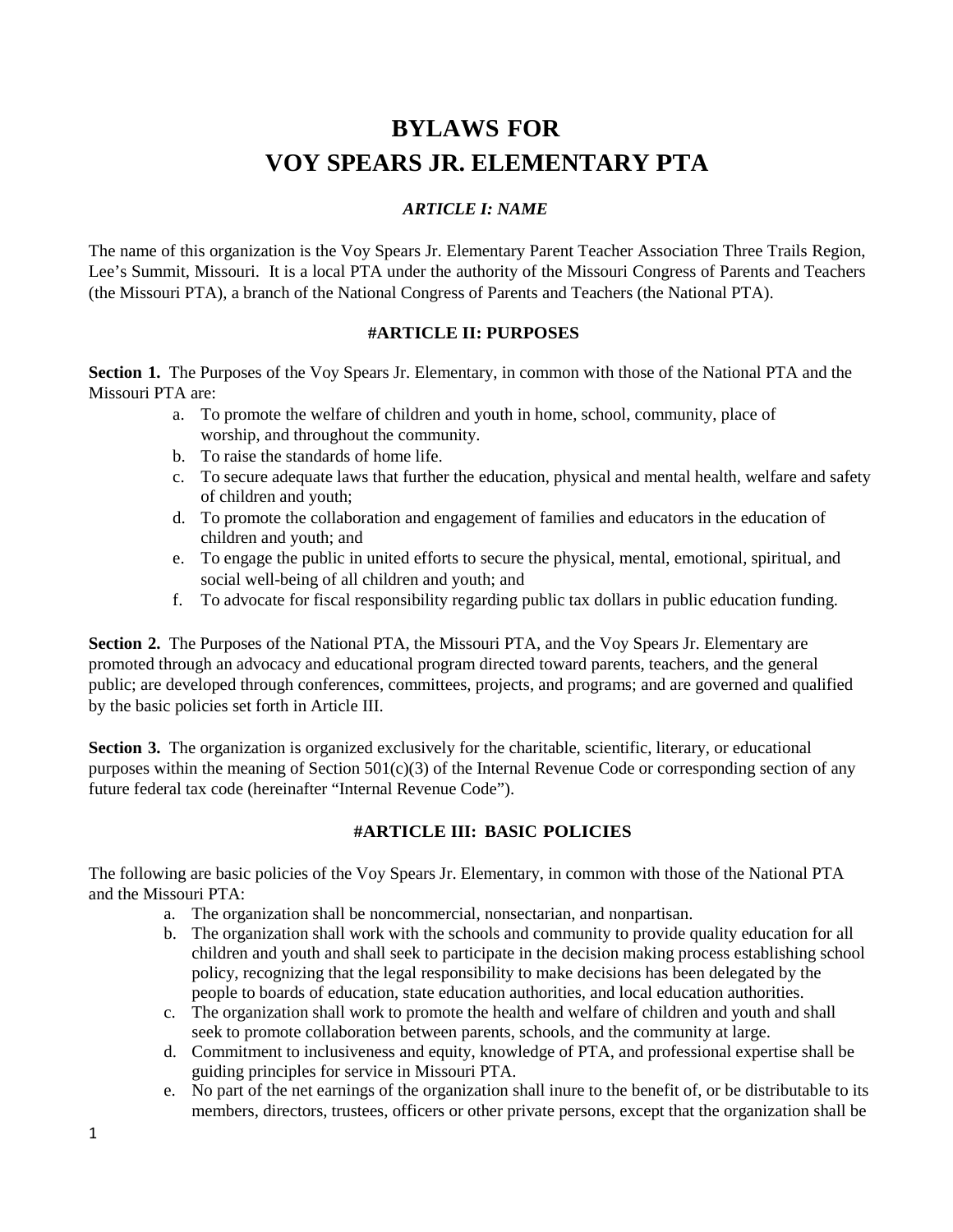authorized and empowered to pay reasonable compensation for services rendered and to make payments and distribution in furtherance of the purposes set forth in Article II hereof.

- f. Notwithstanding any other provision of these articles, the organization shall not carry on any other activities not permitted to be carried on (i) by an organization exempt from federal income tax under Section  $501(c)(3)$  of the Internal Revenue Code, or (ii) by an organization, contributions to which are deductible under Section 170(c)(2) of the Internal Revenue Code.
- g. Upon the dissolution of this organization, after paying or adequately providing for the debts and obligations of the organization, the remaining assets shall be distributed to one or more nonprofit funds, foundations, or organizations which have established their tax exempt status under Section 501(c)(3) of the Internal Revenue Code and whose purposes are in accordance with those of Missouri PTA.
- h. The organization or members in their official capacities shall not, directly or indirectly, participate or intervene (in any way, including the publishing or distributing of statements) in any political campaign on behalf of, or in opposition to, any candidate for public office; or devote more than an insubstantial part of its activities to attempting to influence legislation by propaganda or otherwise.

## **ARTICLE IV: RELATIONSHIP WITH NATIONAL PTA AND MISSOURI PTA**

**Section 1.** The local PTA shall be organized and chartered under the authority of the Missouri PTA, in conformity with such rules and regulations, not in conflict with the National PTA Bylaws, as the Missouri PTA may in its bylaws prescribe. The Missouri PTA shall issue to this local PTA an appropriate charter evidencing the due organization and good standing of this local PTA.

A local PTA is in good standing when it does all of the following. If a local PTA becomes "not in good standing" as soon as it has fulfilled the necessary requirements, it is again considered "in good standing."

- a. Adheres to the Purposes and basic policies of the PTA;
- b. Remits national and state dues to the state PTA by dates required (Article V Section 4);
- c. Has bylaws approved every three (3) years according to the procedures of the state PTA;
- d. Submits a copy of the unit's fiscal year-end report to the state PTA by December 1<sup>st</sup> of each year;
- e. Submits a copy of the unit's annual financial review to the state PTA by December 1<sup>st</sup> of each year;
- f. Submits a copy of the required IRS tax form to the state PTA by December  $1<sup>st</sup>$  of each year;
- g. Submits the names and addresses of officers to the state PTA by March 31<sup>st</sup> of each year; and
- h. Meets other criteria as may be prescribed by the state PTA.

**Section 2.** This local PTA shall adopt such bylaws for the government of the organization as may be approved by the Missouri PTA. Such bylaws shall not be in conflict with the bylaws of the National PTA or the bylaws of the Missouri PTA and shall include verbatim any required language as stated in the model bylaws approved by the Missouri PTA Executive Committee and identified by the number symbol (#).

**Section 3.** Bylaws of this local PTA shall include an article on amendments.

**Section 4.** Bylaws of this local PTA shall include a provision establishing a quorum.

**Section 5.** There shall be no voting by proxy by any constituent organization of National PTA.

**Section 6.** Local units shall submit one (1) electronic copy of their bylaws to the state office for approval by the procedures and bylaws chairman once every three (3) years. Amendments shall be sent immediately after adoption for approval. Bylaws and amendments shall become effective upon receipt of state approval.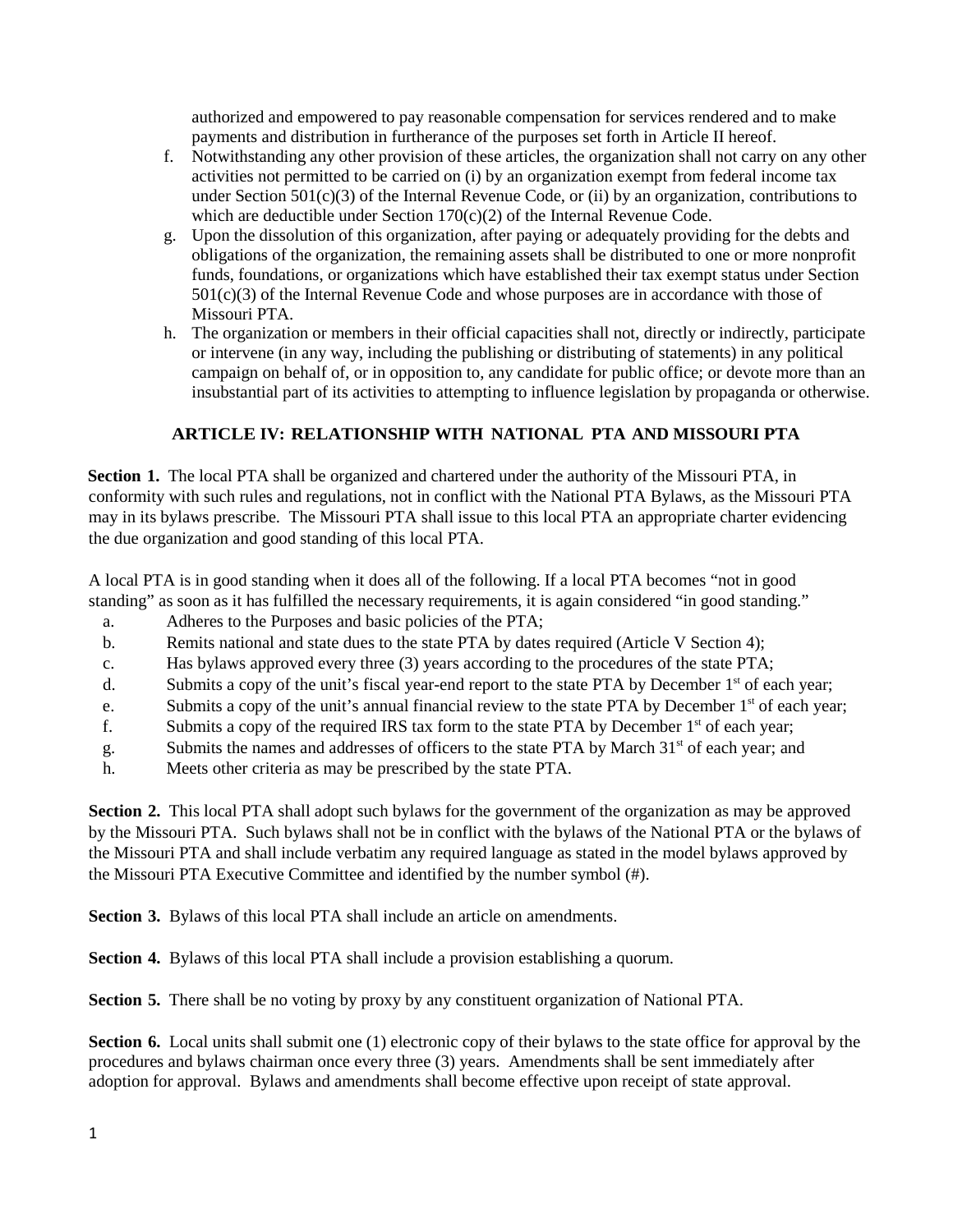**Section 7.** This local PTA shall keep such permanent books of account and records as shall be sufficient to establish the items of gross income, receipts, and disbursements of the organization, including, specifically, the number of its members, the dues collected from its members, and the amounts of dues remitted to the Missouri PTA. Such books of account and records shall at all reasonable times be open to inspection by an authorized representative of the Missouri PTA, or where directed by the committee on state and national relationships, by a duly authorized representative of the National PTA.

**Section 8.** The books of the treasurer shall be reviewed annually and upon the resignation or removal of the treasurer or any other authorized bank signatory, by an auditor, reviewer or reviewing committee whose report shall be submitted to the local PTA general membership for adoption; a copy must be submitted to Missouri PTA.

**Section 9.** The charter of this local PTA shall be subject to withdrawal and the status of such organization as a local PTA shall be subject to termination, in the manner and under the circumstances provided by the bylaws of the Missouri PTA.

**Section 10.** This local PTA is obligated, upon withdrawal of its charter by the Missouri PTA, to carry out promptly, under supervision and direction of the Missouri PTA, all proceedings necessary or desirable for the purpose of dissolving the Voy Spears Jr. Elementary.

**Section 11.** A local PTA may dissolve in the following manner:

- a. The executive committee (or other body that, under its bylaws manages the affairs of the local PTA) shall adopt a resolution recommending that the local PTA be dissolved and directing that the questions of such dissolution be submitted to a vote at a special meeting of members having voting rights. Written or printed notice stating that the purpose of such meeting is to consider the advisability of dissolving the local PTA shall be given to each member entitled to vote at such meeting at least thirty (30) days prior to the date of such meeting.
- b. Written notice of the adoption of such resolution, accompanied by a copy of the notice of the special meeting of members, shall be given to the president of the Missouri PTA at least thirty (30) days before the date fixed for such special meeting of its members.
- c. Only those persons who were members of the local PTA on the date of the adoption of the resolution and who continue to be members in good standing on the date of the special meeting shall be entitled to vote on the question of dissolution.
- d. Approval of dissolution of the local PTA shall require the affirmative vote of at least two-thirds of the members present and entitled to vote at the special meeting, a quorum being present.
- e. If this local PTA votes to dissolve, it must yield up and surrender all of its books and records and all of its assets and property to the Missouri PTA or to such agency as may be designated by the Missouri PTA or to another local PTA organized under the authority of the Missouri PTA. It must also cease and desist from the further use of any name that implies or connotes association with the National PTA or the Missouri PTA or status as a constituent organization of the National PTA.

#### **ARTICLE V: MEMBERSHIP AND DUES**

**#Section 1.** Every individual who is a member of this local PTA is, by virtue of that fact, a member of the National PTA and of the Missouri PTA by which this local PTA is chartered, and is entitled to all the benefits of such membership.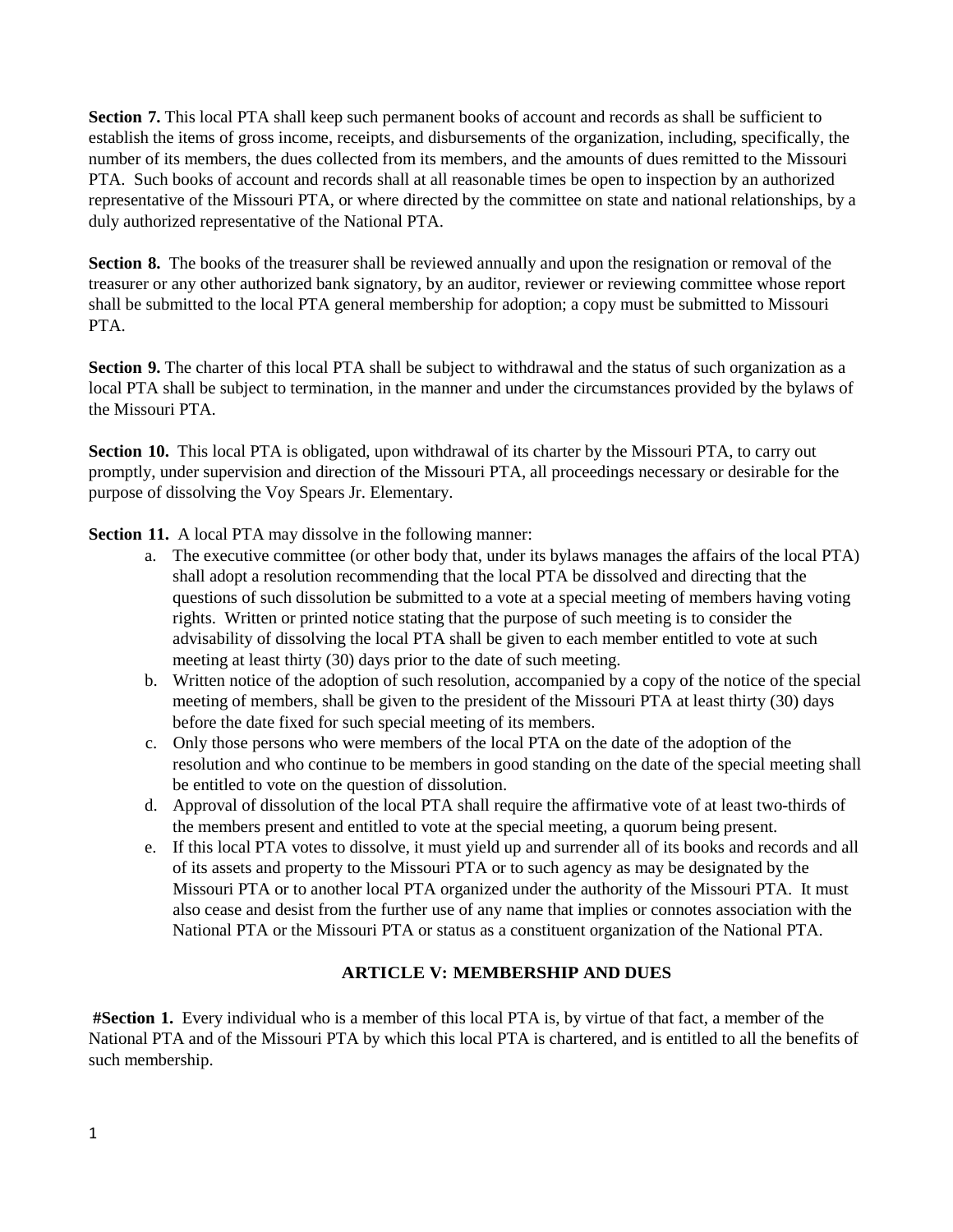**#Section 2.** Membership in this local PTA shall be open, without discrimination, to anyone who believes in and supports the mission and purposes of National PTA.

**#Section 3.** This local PTA shall conduct an annual enrollment of members but may admit individuals to membership at any time. The membership year shall be July 1 through June 30.

**#Section 4.** Each member of this local PTA shall pay such annual dues to said organization as may be determined by the organization. The amount of such dues shall include the portion payable to the Missouri PTA (the state portion) and the portion payable to the National PTA (the national portion).

**#Section 5.** The National PTA portion of each member's dues shall be two dollars and twenty-five cents (\$2.25) per annum.

**#Section 6.** The Missouri PTA portion of each member's dues shall be two dollars (\$2.00) per annum.

**Section 7.** Each member of this local PTA shall pay annual dues of six dollars (\$10.00) to said organization. The amount of such dues shall include the portion payable to the Missouri PTA and the portion payable to the National PTA.

**#Section 8**. Local units may enroll business members. The amount of such dues shall include five dollars and fifty cents (\$5.50) per business member, which includes the state portion, national portion and service fees.

**Section 9.** Each business member of this local PTA shall pay business membership dues of fifteen dollars (\$15.00) to said organization.

#### **#Section 10.**

- a. The local treasurer shall keep the record of the state and national portions of the membership dues separate from the record of the general funds of the local unit. All state and national portions are payable to the state office the first of each month.
- b. Any PTA unit whose dues are not received at the state office postmarked on or before March 1 shall be delinquent and shall not be entitled to representation at the state convention except as provided in Article XI, Section 2 of the Missouri PTA bylaws.
- c. Ten (10) or more paid members shall constitute a PTA unit.
- d. After three (3) years delinquency, a unit shall not be eligible for reinstatement, but upon payment of dues, shall be organized as a new unit.

#### **ARTICLE VI: OFFICERS**

**#Section 1.** Each officer shall be a member of this local PTA. No person shall hold any elective or appointive position in any local PTA who is not a member in good standing of such local PTA.

**#Section 2.** All local PTAs shall elect officers before March 31, and shall send to the state office by that date, the names of officers who shall serve the ensuing year.

**Section 3.** The officers of this local PTA shall be a president, 4 vice president(s), secretary, and a treasurer.

**Section 4.** Officers shall be elected by the general membership, by ballot, in the month of March.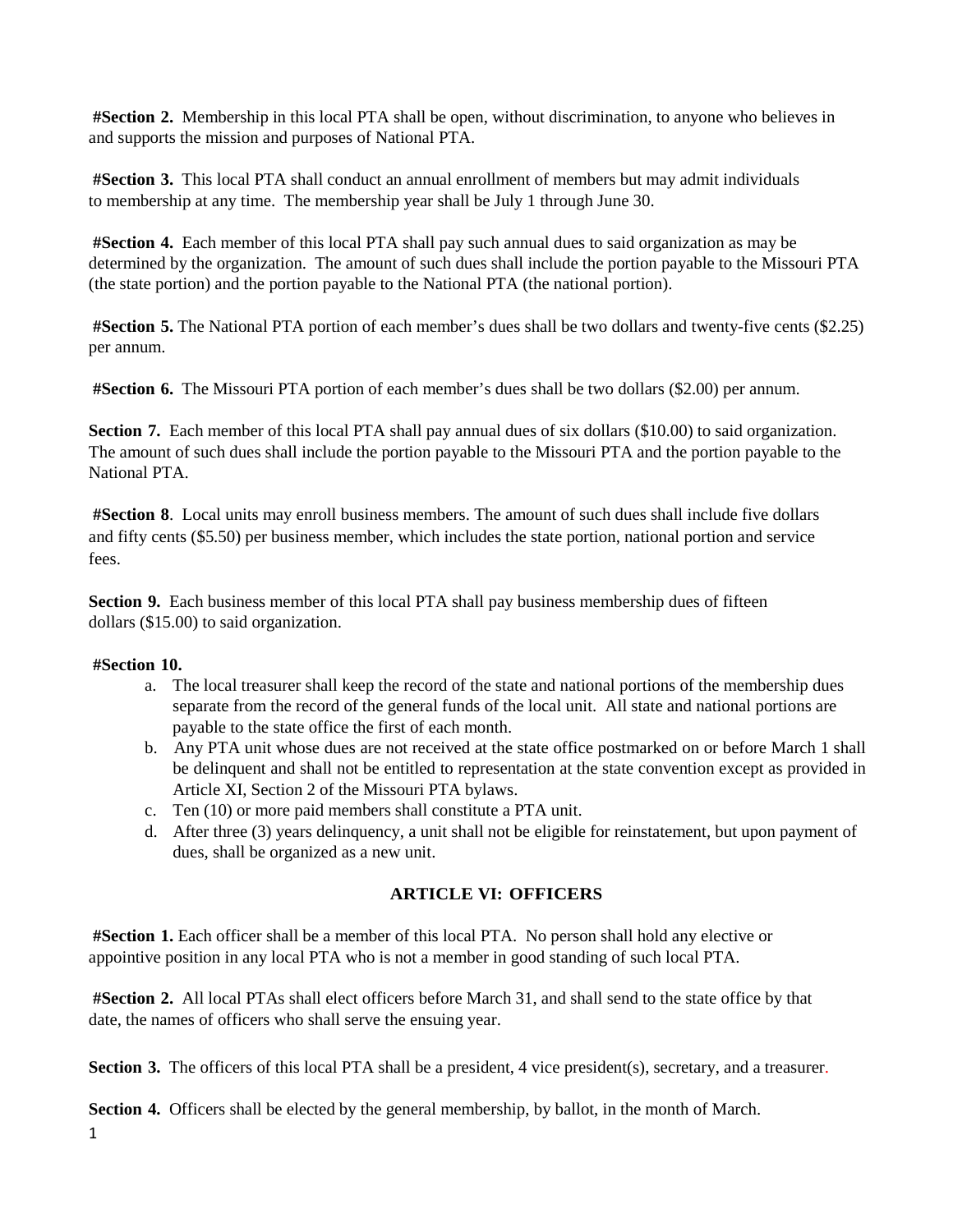**Section 5.** The vote shall be conducted by ballot, a majority shall elect. When there is only one (1) candidate for an office, the election may be held by voice vote.

**Section 6.** The following provisions shall govern the eligibility of individuals to be officers of the Voy Spears Jr. Elementary:

a. No officer may be eligible to serve more than two consecutive terms in the same office. A person who has served in an office for more than one half of a full term shall be deemed to have served a full term in such office.

b. The president must have served one (1) year as a member of the executive board

c. A person who has served in an office for more than one half  $(1/2)$  of a term shall be deemed to have served a full term in such office

**Section 7.** Officers shall assume their official duties following the close of the school year, except the treasurer who shall assume that officer's duties at the close of the fiscal year. Officers shall serve for a term of 1 year(s) or until their successors are elected.

**Section 8.** Nominating committee:

- #a. The nominating committee shall be elected.
- b. There shall be a nominating committee composed of 5 members who shall be elected by this local PTA at a regular general membership meeting at least 1 month prior to the election of officers, as outlined in Article VI, Section 4.
- c. The committee shall elect its own chairman.
- d. The committee shall nominate an eligible person for each office to be filled and report its nominees at the regular membership meeting on or before March at which time additional nominations may be made from the floor of the general membership meeting when the election is held.
- e. Only those individuals who are current members of this local PTA (or from a "feeder school") and who have signified their consent to serve if elected shall be nominated for, or elected to, such office.
- f. In order to vote in the annual election of officers, an individual must have been a member of this association for 30 days.
- g. The names and addresses of the newly elected officers shall be sent to the state office no later than March  $31<sup>st</sup>$ .

**Section 9.** A vacancy occurring in any office shall be filled for the unexpired term by a person elected by a majority vote of the board, notice of such election having been given. In case a vacancy occurs in the office of president, the first vice president shall serve notice of the election.

#### **ARTICLE VII: DUTIES OF OFFICERS**

**Section 1.** The president shall:

- a. preside at all meetings of this local PTA;
- b. serve as an ex-officio member of all committees except the nominating committee;
- c. coordinate the work of the officers and committees of this local PTA in order that the Purposes may be promoted; and
- d. appoint a parliamentarian, if desired.

**Section 2.** The vice president(s) shall:

a. serve as aide(s) to the president; and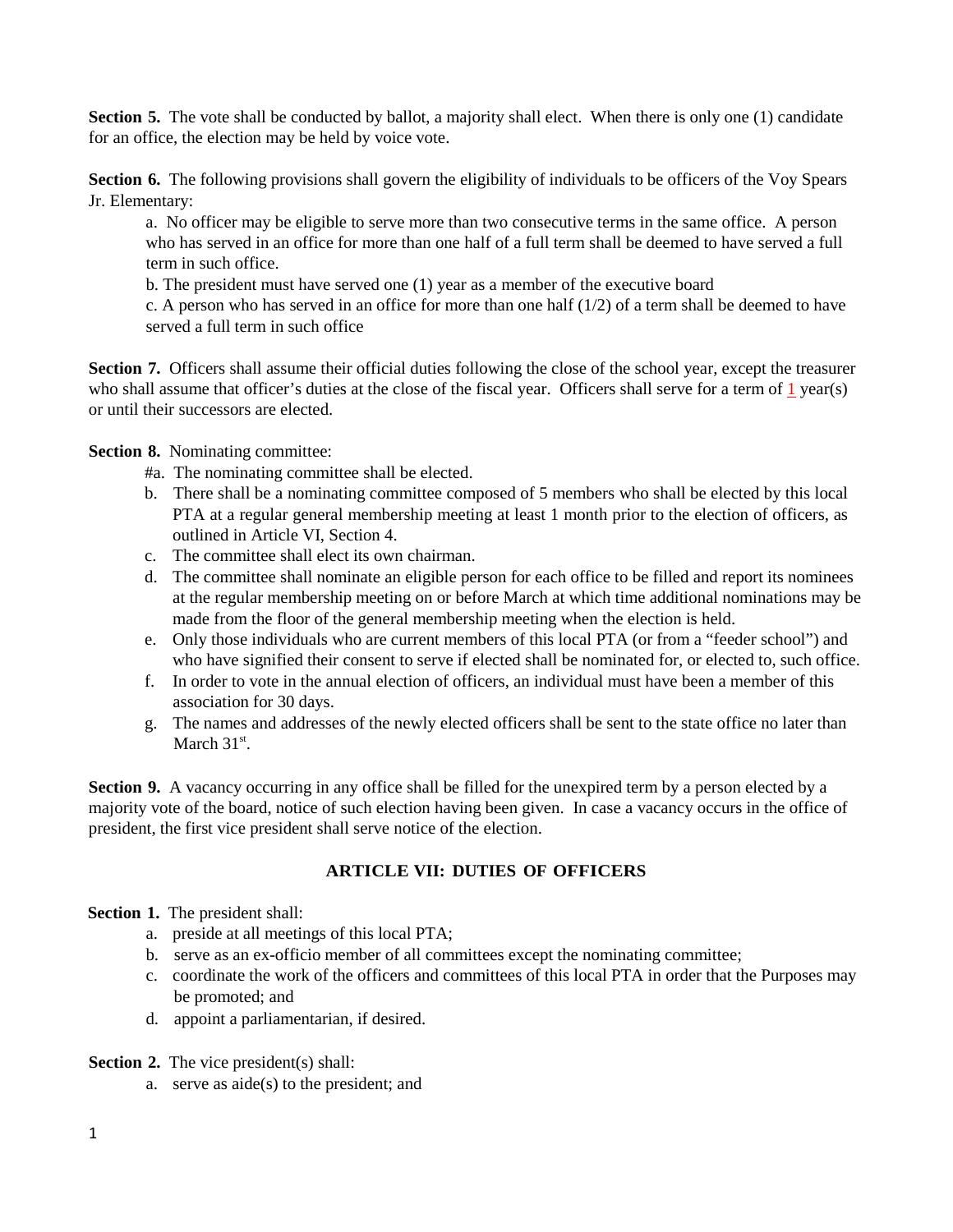- b. perform the duties of the president in the president's absence or inability to serve; if more than one vice president they will preside in the order of  $1<sup>st</sup>$  vice president,  $2<sup>nd</sup>$  vice president, etc.
- c. The first vice president shall serve as chairman of the fundraising committee.
- d. The second vice president shall shall plan a program and contact speakers for all PTA business meetings, coordinate district special events, and assist the first vice president when needed.
- e. The third vice president shall serve as the carnival coordinator and assist the first and second vice presidents when needed.
- f. The fourth vice president shall be in charge of membership and assist the first, second and third vice president when needed.
- g. Perform such other duties as may be provided by these bylaws, prescribed by parliamentary authority, or directed by the president, or the executive board, or committee.

#### **Section 3.** The secretary shall:

- a. record and preserve the minutes of all meetings of the Voy Spears Jr. Elementary;
- b. be prepared to read the records of any previous meetings;
- c. preserve all records;
- d. have a current copy of the bylaws;
- e. maintain a current membership list; and
- f. forward names and addresses of newly elected officers to the state office no later than March 31.
- g. Forward the names and addresses of the council delegates and their alternates to the council secretary no later than August  $31<sup>st</sup>$ .
- h. Maintain a list of all standing and special committee chairman and committee members
- i. Perform such other duties as may be provided by these bylaws, prescribed by parliamentary authority, or directed by the president, or the executive board, or committee.

#### **Section 4.** The treasurer shall:

- #a. submit the books for an annual financial review and upon the resignation or removal of the treasurer or any other authorized bank account signatory;
- #b. keep the record of the state and national portions of the membership dues separate from the record of the general funds of the local unit and remit all state and national portions of the membership dues to the state office. All state and national portions are payable to the state office the first of each month;
- #c. submit a copy of the unit's fiscal year-end report to the state PTA by December  $1<sup>st</sup>$  of each year;
- #d. submit a copy of the unit's annual financial review to the state PTA by December 1<sup>st</sup> of each year;
- #e. submit a copy of the required IRS tax form to the state PTA by December  $1<sup>st</sup>$  of each year;
- f. have custody of the funds of this local PTA;
- g. maintain a full account of the funds of this local PTA:
- h. make disbursements as authorized by the president, board, or this local PTA in accordance with the budget adopted by this local PTA;
- i. have checks signed by the treasurer and president.
- j. have vouchers signed by the chairman and the president before presenting to the treasurer for payment;
- k. cause to be kept a full and accurate account of the receipts and disbursements in the books belonging to the Voy Spears Jr. Elementary;
- l. provide a financial statement at each meeting;
- m. present an annual report of the financial condition of the organization; and
- n. be responsible for preparing or having prepared IRS forms at the proper time.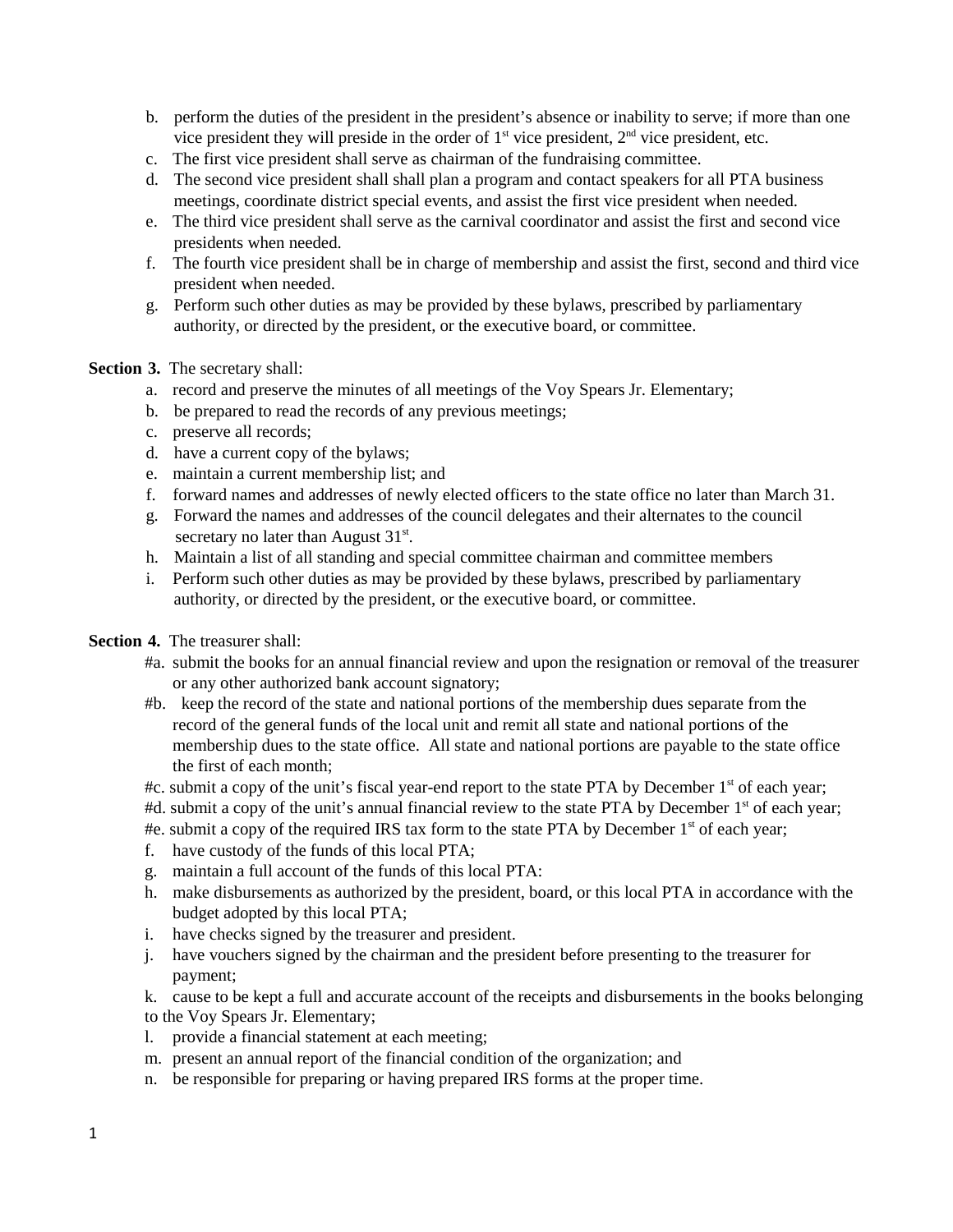#### **Section 5**. All officers shall:

- a. meet within 30 days of installation of office for the purpose of appointing committee chairmen and begin planning for the ensuing year.
- b. perform such other duties as may be provided for by these bylaws, prescribed by the parliamentary authority, or directed by the president, the executive committee or association; and
- c. turn over to the president, without delay, all records, books, and other materials pertaining to their office, and shall return to the treasurer, without delay, all receipts and funds pertaining to their office upon the expiration of their term or in case of resignation.

#### **ARTICLE VIII: EXECUTIVE BOARD**

**#Section 1**. Each board member shall be a member of this local PTA. No person shall hold any elective or appointive position in any local PTA who is not a member in good standing of such local PTA.

**#Section 2**. A PTA member shall not serve as a voting member of this local PTA's board while serving as a paid employee of or under contract to this local PTA.

**Section 3.** The members of the board shall be:

- a. elected officers; and
- b. standing committee chairs, council delegates, teacher representatives, principal or their representative.

**Section 4.** The affairs of the Voy Spears Jr. Elementary shall be managed by the executive board in the intervals between local unit PTA general membership (unit) meetings. Duties of the board shall be to:

- #a. select an auditor, a reviewer, or financial review committee to review the treasurer's accounts whose report shall be submitted to the general membership for adoption; a copy must be submitted to Missouri PTA.
- b. carry out such business as may be referred to it by the membership of the association;
- c. create standing and special committees;
- d. approve the plan of work presented by committee chairmen;
- e. present a report at the regular general membership meetings of this local PTA;
- f. prepare and submit an annual budget to this local PTA's general membership for adoption;
- g. approve payment of routine bills within the limits of the approved budget;

**Section 5.** Regular meetings of the board shall be held with the date and time fixed by the board at the first meeting of the year.

**Section 6.** Special meetings of the board may be called by the president or when requested by majority of members upon 2 days' notice to each member of the board.

**Section 7.** At all meetings of the board, a majority of the members of the board shall constitute a quorum for the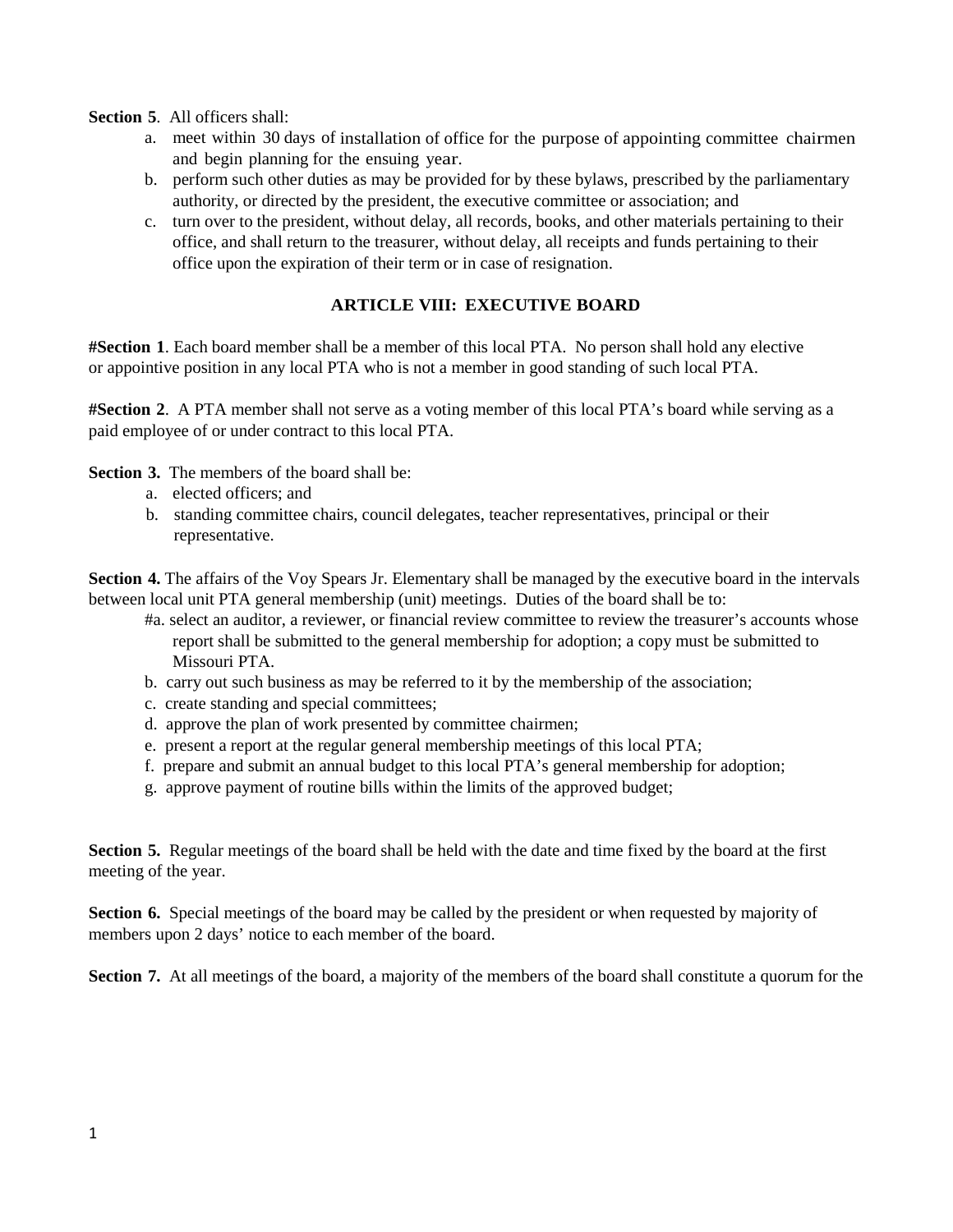transaction of business.

**Section 8.** If any officer shall cease to meet the qualifications or fulfill the duties of the position, that person may be removed by a two-thirds (2/3) vote of the executive board.

**Section 9.** Upon the expiration of the term of office, or when individuals cease to hold the position that entitles them to be a member of the board, they shall automatically cease to be a member of the board and shall be relieved of all duties and responsibilities incident to such membership. All records, books and other materials pertaining to the position shall be turned over to the president and all funds pertaining to the position shall be returned to the treasurer within fourteen (14) days.

## **ARTICLE IX: COMMITTEES**

**#Section 1.** Only members of this local PTA shall be eligible to serve in any elective or appointive positions.

**Section 2.** The executive board may create such standing committees as it deems necessary to promote the purposes and carry on the work of the Voy Spears Elementary PTA. The term of each chairman shall be one (1) year or until the selection of a successor. The chairman, of the standing committees, shall be appointed by the officers of the association and the principal (executive committee).

**Section 3.** Special committees are created for a special purpose and automatically cease to exist when their work is done and the final report is received. The board may create such special committees as it may deem necessary.

**Section 4.** The chairmen of committees shall be selected by the officers of the association and shall serve for a term of 1 year or until the selection of a successor.

**Section 5.** The chair of each committee shall present a plan of work to the executive board for approval. No committee work shall be undertaken without the consent of the board.

**Section 6.** The president shall be a member ex officio of all committees except the nominating committee. The president shall be notified of all committee meetings.

#### **ARTICLE X: GENERAL MEMBERSHIP (UNIT) MEETINGS**

**#Section 1.** In general membership (unit) meetings the right to offer motions, make nominations, speak in debate, and vote, shall be limited to members of this association whose dues are paid.

**Section 2.** Regular meetings of the general membership (unit) of the local PTA shall be held on the third Thursday of the month, unless otherwise provided by this local PTA, the board or executive committee. 1 days' notice shall be given to the membership of any change of date.

**Section 3.** Special meetings of this local PTA may be called by the president or by a majority of the board 2 days' notice having been given.

**Section 4.** Fifteen (15) members shall constitute a quorum for the transaction of business in any general membership meeting of this local PTA.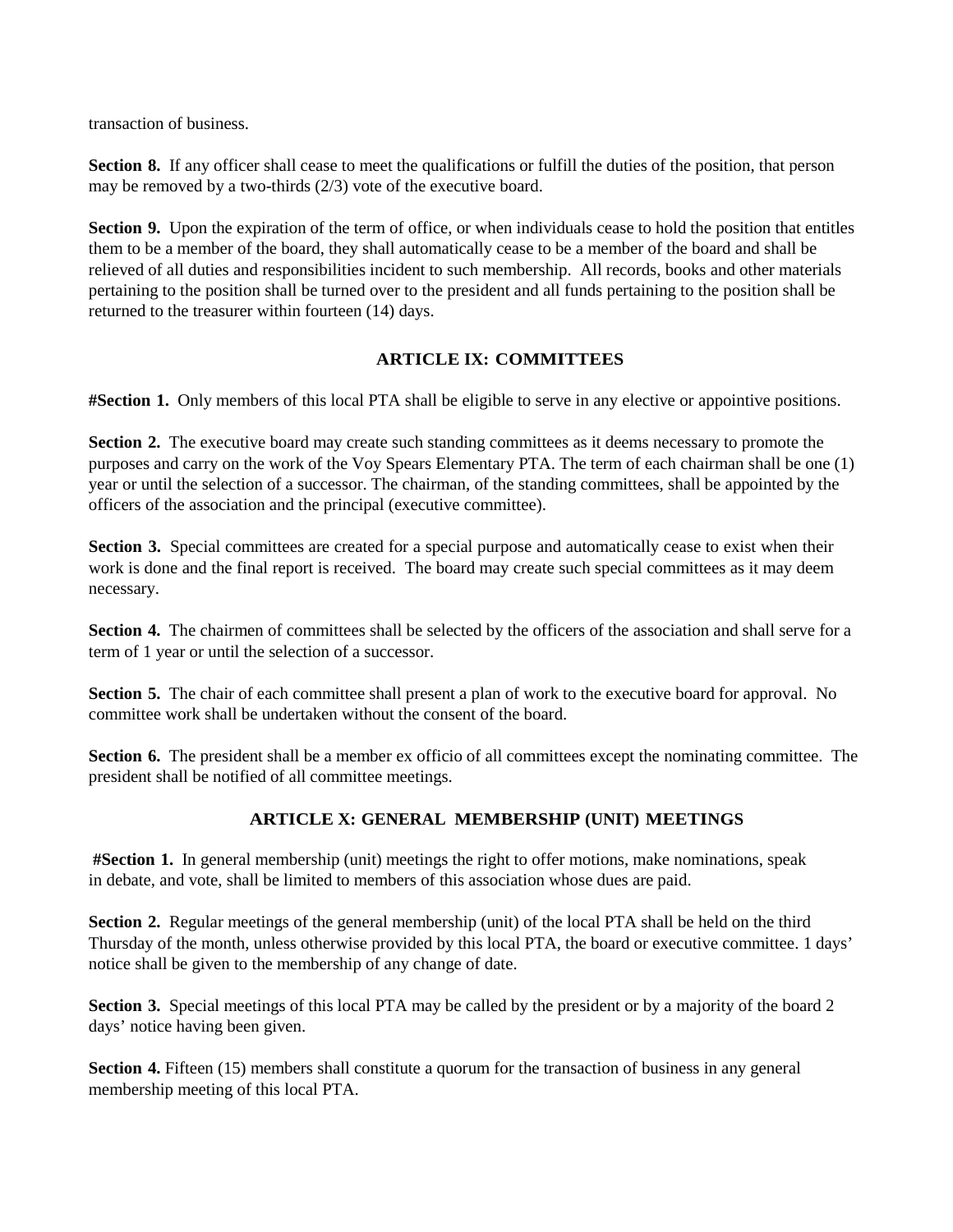**Section 5.** The annual meeting shall be the last general membership (unit) meeting of the year, at which time annual reports shall be received and new officers installed.

### **ARTICLE XI: COUNCIL MEMBERSHIP**

**Section 1.** This local PTA shall be represented in meetings of the Blue Springs R-IV Council PTA by the president, and/or appointed alternate.

- #a. All representatives to the council PTA must be members of this local PTA.
- b. Delegates and their alternates shall be chosen by appointment in August.
- c. Delegates to the Blue Springs R-IV Council PTA shall serve for a term of 1 years.

**Section 2.** This local PTA shall pay annual dues to the Blue Springs R-IV Council PTA as provided in the Blue Springs R-IV Council PTA bylaws.

## **ARTICLE XII: MISSOURI PTA CONVENTION**

This local PTA shall be represented at the annual meeting of the Missouri PTA by the president, or appointed alternate, and by the number of delegates the unit is allowed to send.

- #a. All representatives to the Missouri PTA convention must be members of this local PTA.
- #b. The number of voting delegate cards this local unit is entitled to is based on membership of the previous year.
- c. Delegates and their alternates shall be chosen by the executive committee in September

## **ARTICLE XIII: FISCAL YEAR**

The fiscal year of the Voy Spears Jr. Elementary PTA shall begin on July 1 and end on the following June 30.

## **#ARTICLE XIV: PARLIAMENTARY AUTHORITY**

The rules contained in the current edition of Robert's Rules of Order Newly Revised shall govern the National PTA and the Voy Spears Jr. Elementary PTA in all cases in which they are applicable and in which they are not in conflict with these bylaws, the bylaws of the National PTA, the Missouri PTA Bylaws or the Articles of Incorporation.

#### **ARTICLE XV: AMENDMENTS**

**#Section 1.** These bylaws may be amended at any general membership (unit) meeting of the Voy Spears Jr. Elementary PTA by a two-thirds (2/3) vote of those members present and voting, a quorum being present, provided that the proposed amendments have been provided to the membership at the previous meeting or thirty (30) days prior to the meeting.

**Section 2.** If a complete revision of the bylaws is needed, a committee may be appointed by a majority vote at a general membership (unit) meeting of this local PTA, or by a two-thirds (2/3) vote of the board of this local PTA, to submit a revised set of bylaws as a substitute for the existing bylaws. The requirements for adoption of a revised set of bylaws shall be the same as in the case of an amendment.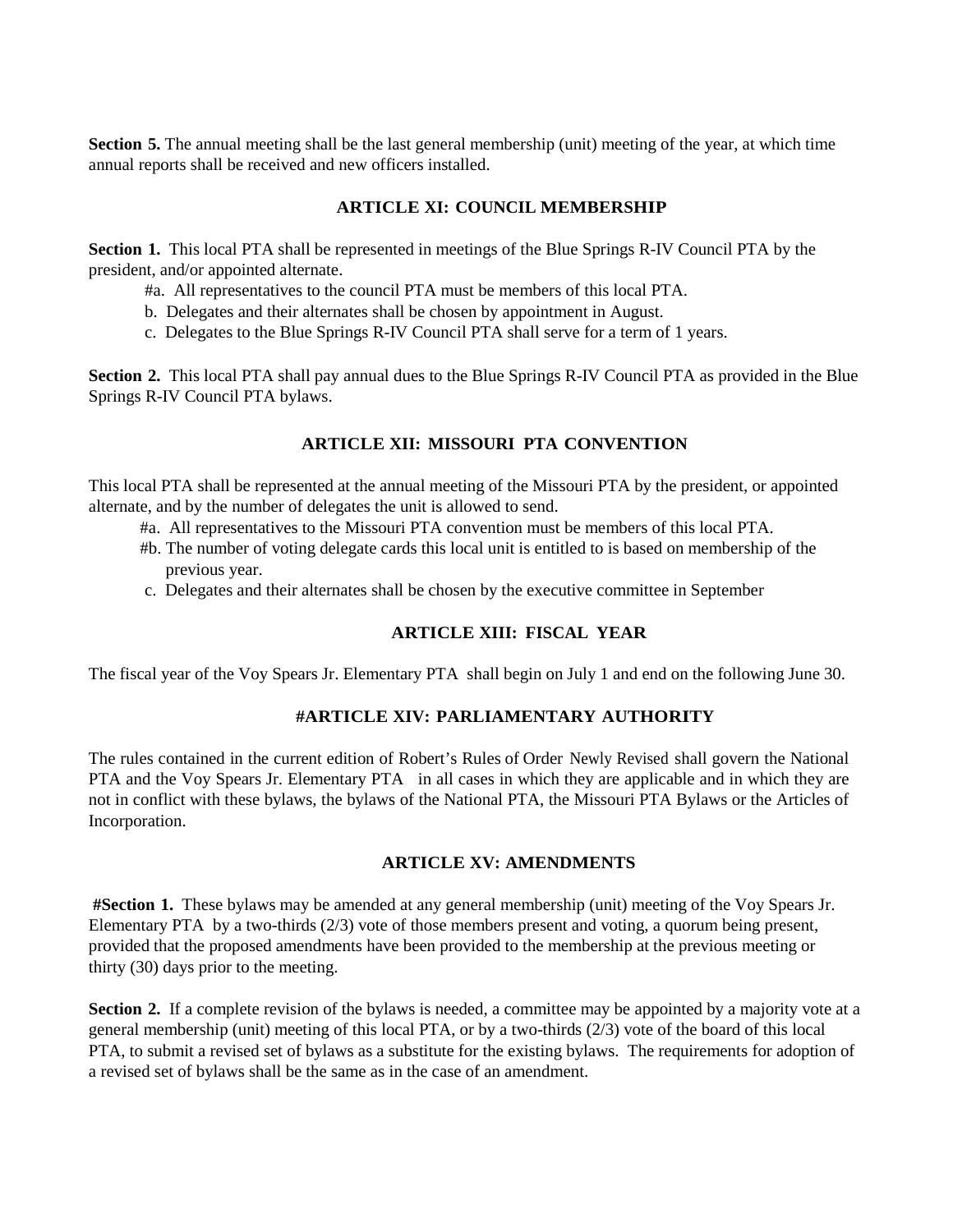**#Section 3**. Submission of amendments or revised bylaws for approval by the state PTA shall be sent to the state office and shall become effective upon approval by the state procedures and bylaws chairman.

**#Section 4.** The bylaws of local PTAs shall not conflict with any provision of the National PTA bylaws or the Missouri PTA bylaws. The adoption by Missouri PTA of any changes in required language in the model bylaws identified by a number symbol(#) shall serve automatically and without the requirement of further action by the local PTA to amend correspondingly the bylaws of the local PTA. Notwithstanding the automatic process, the local PTA shall promptly incorporate such amendments into their respective bylaws.

nk Sord Rae (member) :hairmǎn) (member) (memb ember)

10



March 3, 2020



Missouri PTA